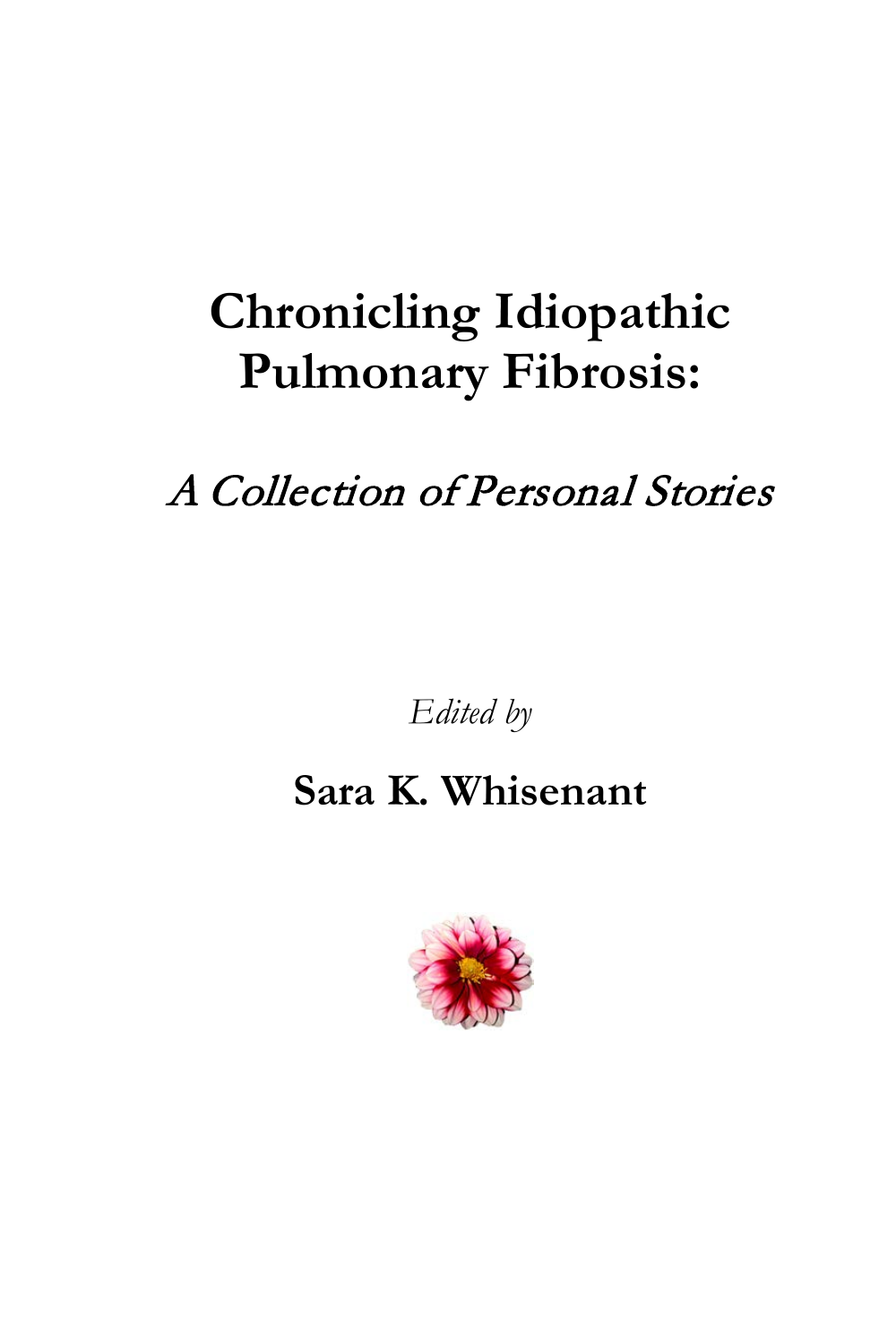Flower photography by Arianna L. Whisenant Reprinted with permission Cover photo – *Beauty in the Darkness* Interior photos – *Dahlia Bouquet*

Funded through a grant from the FRIENDS of the University of Michigan Hospitals

Produced by Learning Design & Publishing Medical School Information Services

> Published by Michigan Publishing University of Michigan Library

© 2016 The Regents of the University of Michigan All rights reserved.

ISBN: 978-1-60785-358-9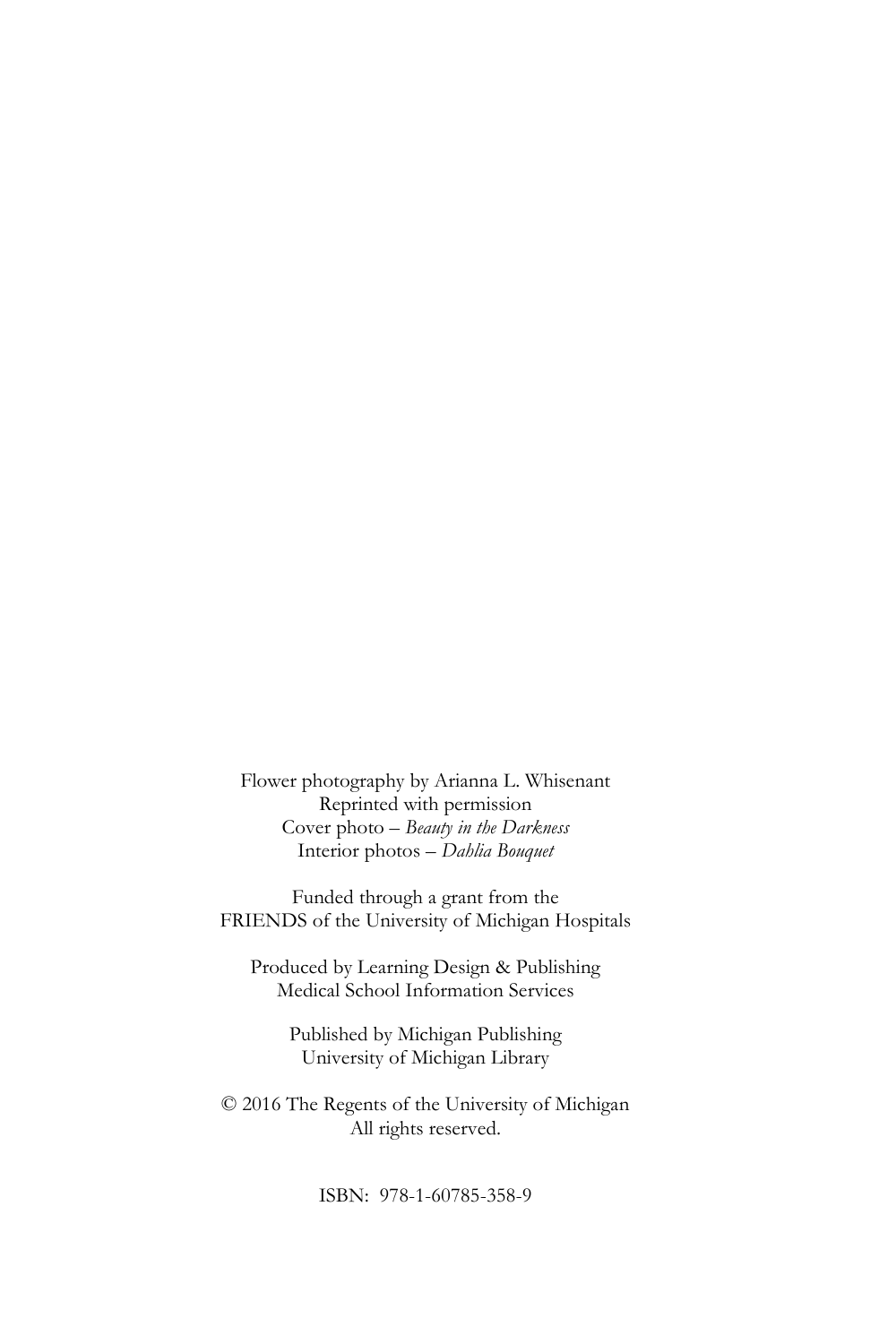*This book is dedicated to Arianna, the bravest person I know.*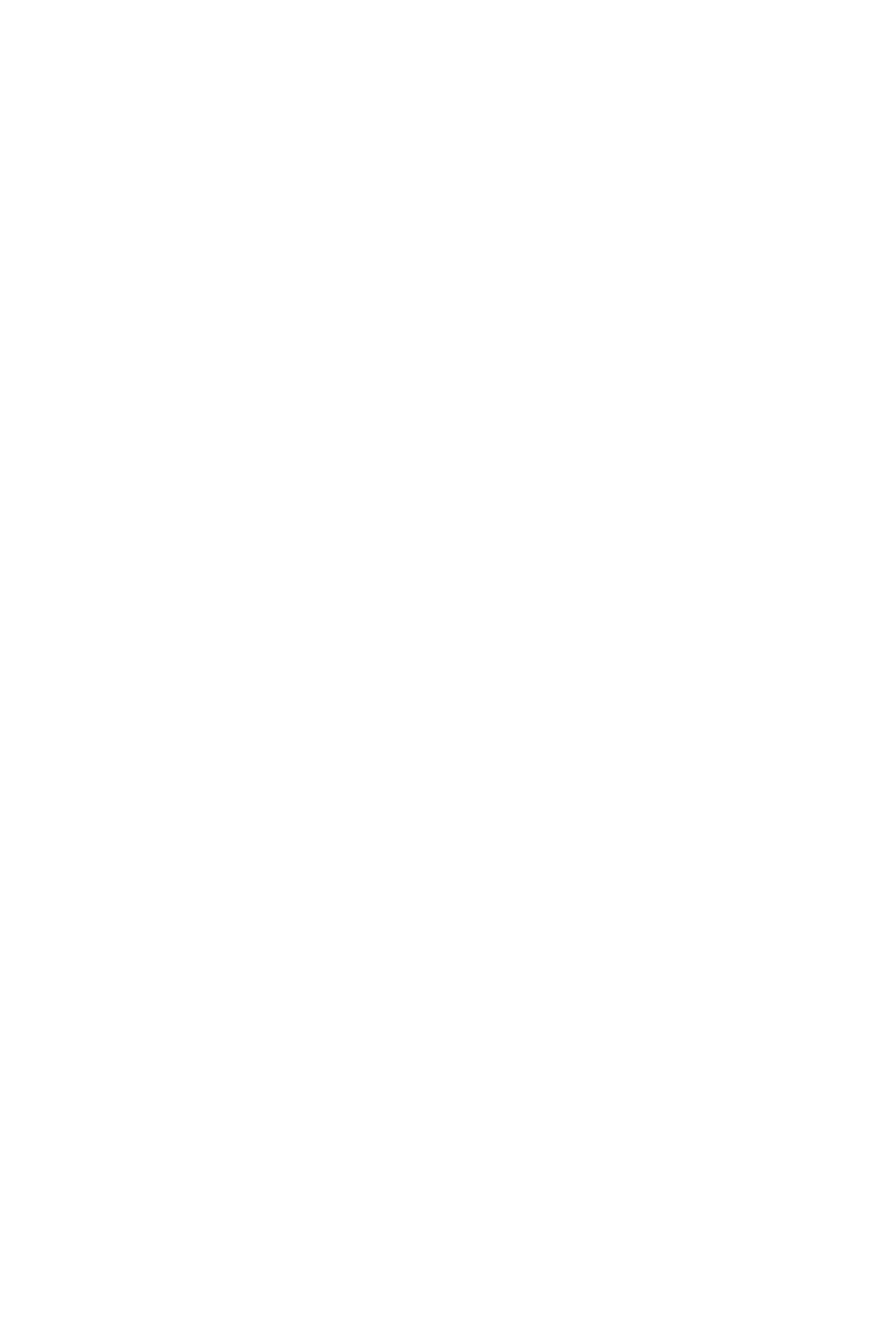## **CONTENTS**

#### Dedication

#### Foreword

#### Preface

#### Acknowledgments

| Chapter 1 | Idiopathic Pulmonary Fibrosis                         | $\mathbf{1}$ |
|-----------|-------------------------------------------------------|--------------|
| Chapter 2 | The IPF Research/Support Group<br>by Deborah D., R.N. | 3            |
| Chapter 3 | Caring for a Love One with IPF<br>by Bonnie M.        | 7            |
| Chapter 4 | My Journey with IPF<br>by Peter M.                    | 9            |
| Chapter 5 | I Wish I Had Better News<br>by David D.               | 15           |
| Chapter 6 | My Life With IPF<br>by David S.                       | 21           |
| Chapter 7 | Idiopathic Pulmonary Fibrosis & Me<br>by Diane J.     | 27           |
| Chapter 8 | A Family Affair<br>by Eileen O.                       | 31           |
| Chapter 9 | My Personal Thoughts About IPF<br>by John F.          | 35           |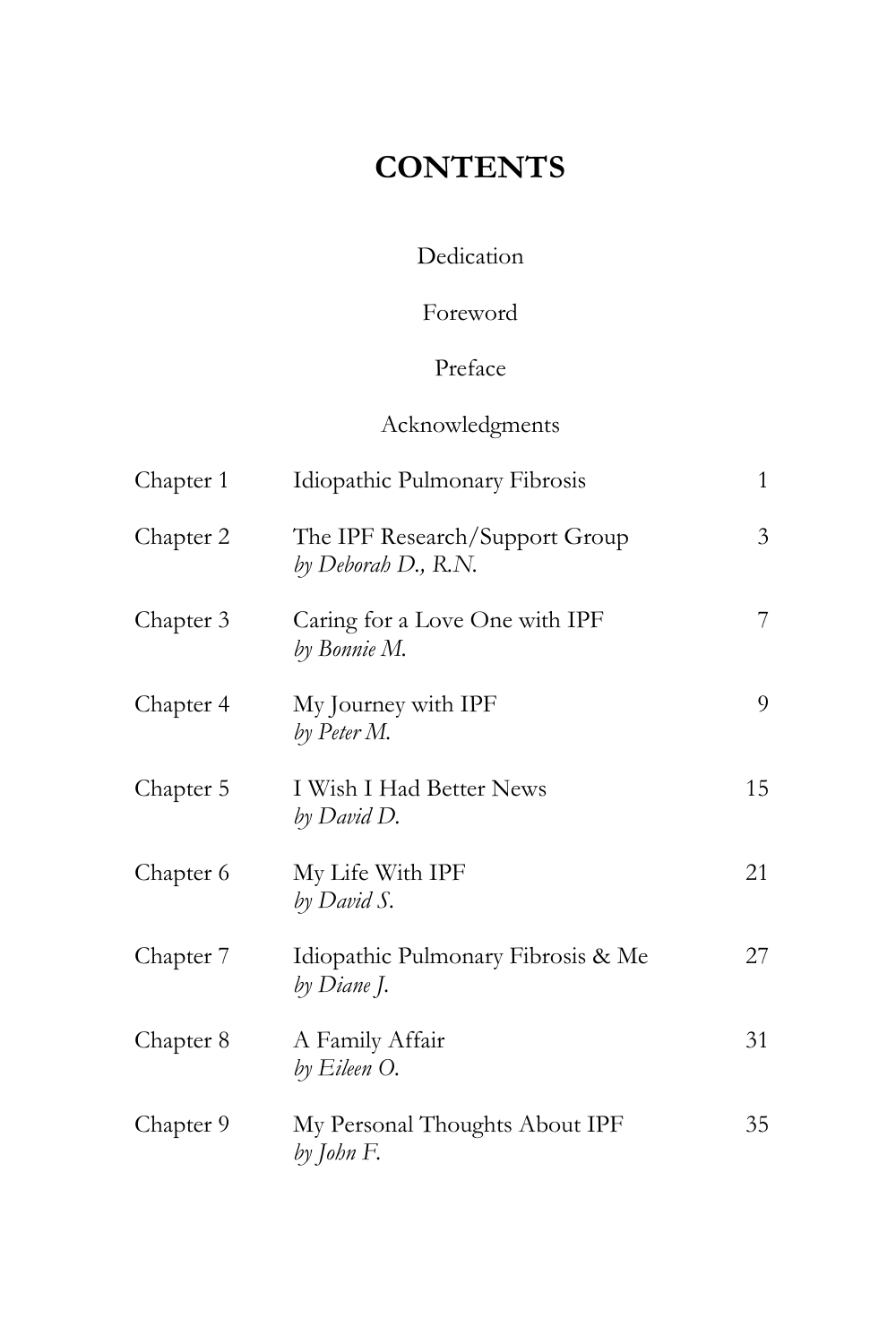| Chapter 10 | What is IPF?<br>by Mary F.                                                             | 39 |
|------------|----------------------------------------------------------------------------------------|----|
| Chapter 11 | My Experience with Idiopathic Pulmonary<br>Fibrosis and Lung Transplant<br>by Wayne M. | 43 |
| Chapter 12 | My IPF Story<br>by Lori F., R.N.                                                       | 61 |
|            | Resources                                                                              | 65 |
|            | Telling Your Story                                                                     | 67 |
|            | Please Take Our Survey                                                                 | 69 |
|            | About the Editor                                                                       | 71 |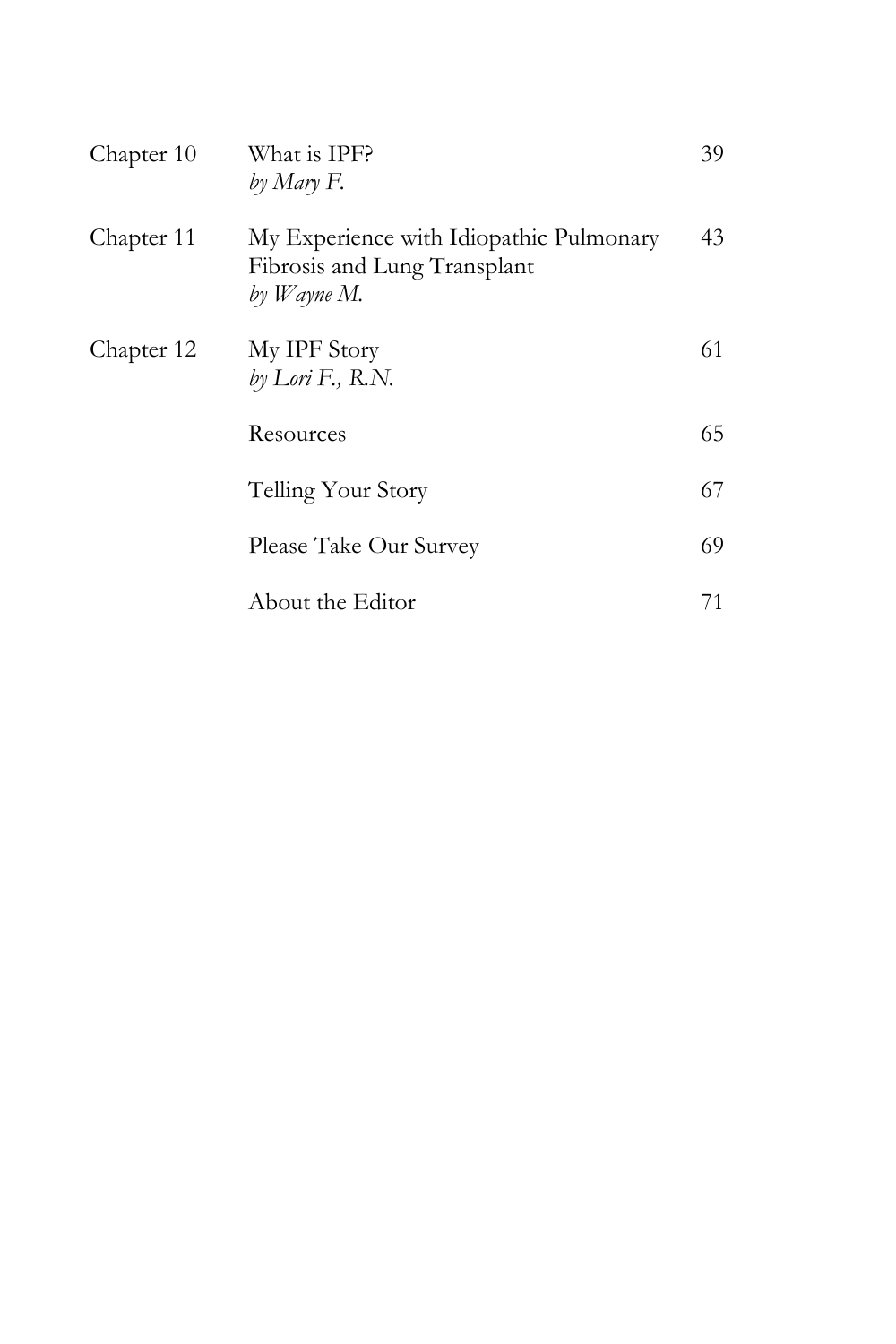### **FOREWORD**

I have had the honor and privilege of helping to care for patients with pulmonary fibrosis for nearly two decades. During that time there have been improvements in diagnosis, a better understanding of the pathobiology of disease, and the approval of the first two drugs to treat the disease. These are important milestones and should be celebrated. Yet there is much work to be done!

The stories in this book give a personal account of the struggles that many patients encounter. What it feels like to be diagnosed with a terminal illness and having to share that news with family and friends; the changes in lifestyle the disease mandates over time; managing symptoms; the hopes and fears of participating in clinical trials or looking into the possibility of receiving a lung transplant. These are stories every caregiver needs to read!

Our healthcare system is becoming more complex and electronic. Physician practices seem busier than ever. It can be very impersonal. The stories in this book highlight the importance of resisting this impersonality. The importance of talking *with* and not *at* patients; the impact of giving, or not giving, hope and encouragement is clearly evident! The role of support groups, as a source of information, strength and encouragement is also clearly articulated.

Nearly 700 individuals, with approximately one third being patients and caregivers, attended the biannual Pulmonary Fibrosis Foundation 2015 Summit (www.pulmonaryfibrosis.org). I cannot emphasize enough how critical it was to hear from patients what they thought about the status of clinical care and research – helping us set priorities moving forward. This book is another example of how patients can be active, vocal and engaged. Patients and their caregivers are warriors fighting a terminal illness. They are heroes that participate in research and enroll in clinical trials.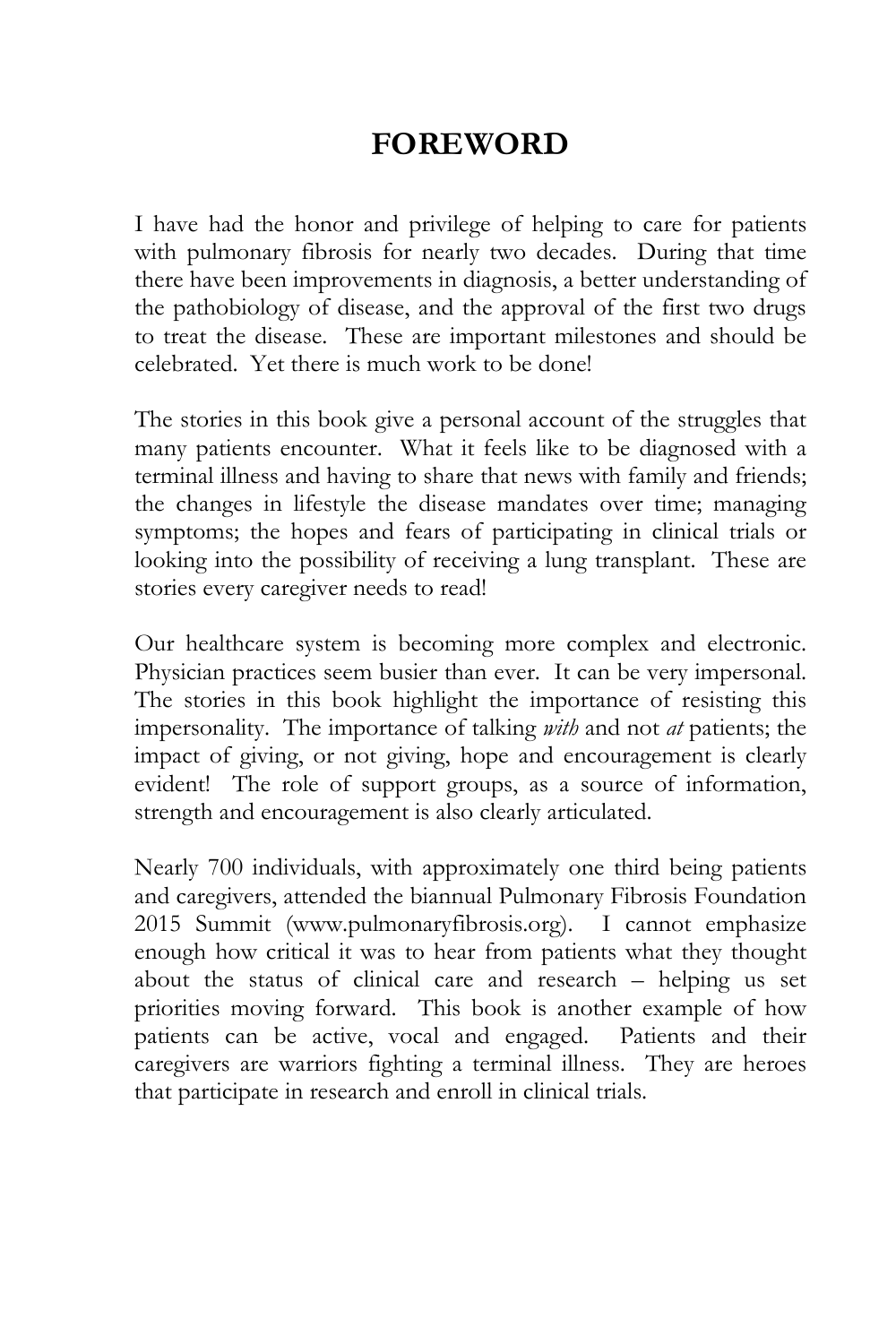I believe being a physician is the best career anyone can have, and the stories in this book are an affirmation. These stories also remind me of how great it can be when we 'get it right' and how detrimental when we 'get it wrong'. We have made progress in fighting pulmonary fibrosis but much work needs to be done to improve access to care, diagnostic accuracy and to eventually find a cure. Listening to our patients and hearing stories like those in this book is a critical piece of that equation!

Kevin R. Flaherty, M.D., M.S. Professor of Medicine, Department of Internal Medicine, Division of Pulmonary and Critical Care Medicine, University of Michigan Health System

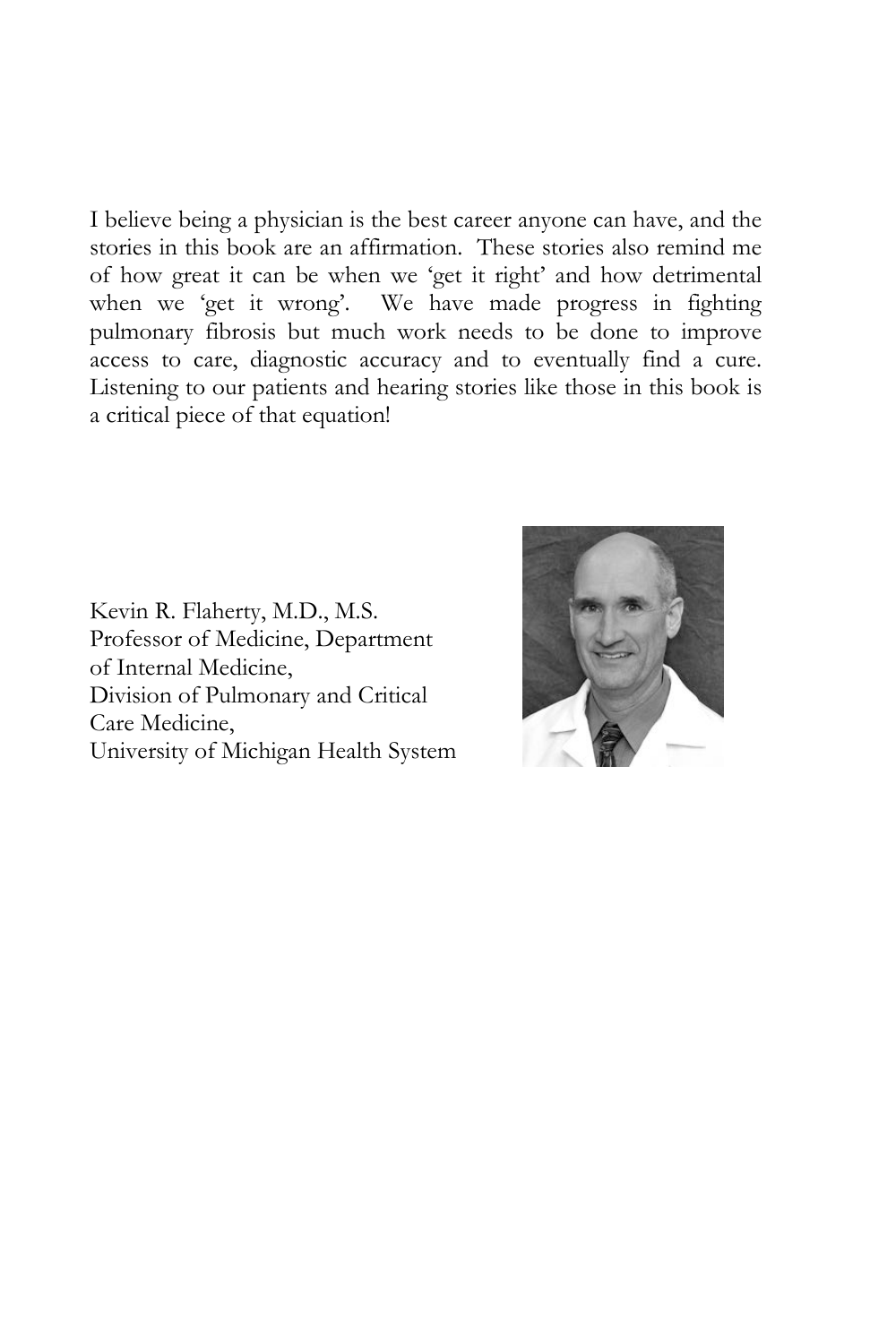### **PREFACE**

I have worked in the Pulmonary Division at the University of Michigan Health System (UMHS) for fifteen years in many different roles. For the past six years I've worked in an administrative assistant role, where I have the privilege of supporting seven faculty Pulmonologists, including Dr. Flaherty, who wrote the Foreword for this book. I worked with the research coordinators in the past and in that position I was able to meet and get to know many people who had been diagnosed with idiopathic pulmonary fibrosis (IPF), along with their families. This is what solidified my interest in the disease process. That exposure plus my training and interest in psychology led me to pay special attention to the family dynamics related to the coping skills developed by individuals whose lives are touched by this intimidating diagnosis.

The idea for this book was brought to me by the publisher in the Medical School Information Services Learning Design & Publishing department. She showed me one of her previous book projects; a collection of patient stories about a different diagnosis. I thought something similar might be a very interesting and helpful resource for idiopathic pulmonary fibrosis patients. I pitched the idea to Dr. Flaherty and he agreed.

This book will be a great resource for our patients and their families because it fills a gap in the currently available literature. The stories in this book are written *by* IPF patients, *for* IPF patients. While there is a lot of valuable literature available about pulmonary fibrosis, it does not necessarily answer everything that a newly diagnosed person wants to know. These stories talk frankly about the problems that these people and their loved ones face.

People who have already experienced this diagnosis have much to share with people who are newly diagnosed. There are also some questions answered here that people may find hard to ask in the clinic (or even in the support groups) because it does not seem like there is enough time or because the questions feel too personal.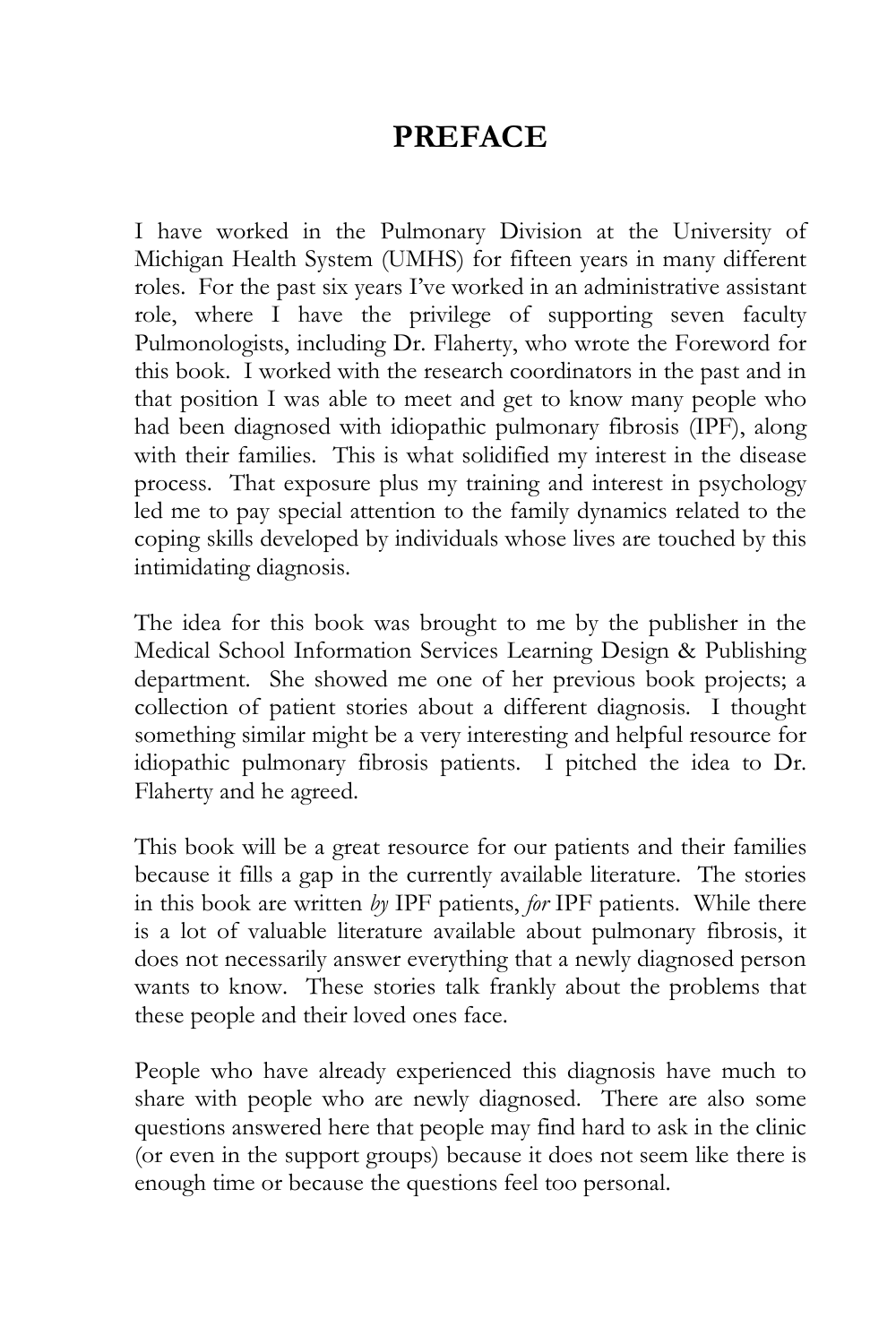Finally, writing about one's personal experiences can be a cathartic and therapeutic exercise for people suffering from any diagnosis. Books like this provide an outlet so that the world can hear their voices.

It is important to realize that even with a diagnosis like IPF, the journey is not all about gloom and doom. As you read these stories you will see that a lot of people take this as an opportunity to put their affairs in order, to spend more time with family, to count their blessings and to enjoy their lives. They deliberately spend more time doing what they enjoy instead of putting things off. This is a big part of the 'beauty in the darkness' that an IPF diagnosis brings.

My hope is that this book will help people who are newly diagnosed to understand that they are not alone. To help them to realize that there are resources, therapies and ways of battling the disease that are available to them. Maybe reading the stories will also help patients and family members get to better know their healthcare team and to understand that they are also human beings with hopes, fears and, sometimes, even a very real and personal connection to IPF.

We will keep printed copies of this book in the Pulmonary clinic at UMHS and will hand them out to every new and return patient. Books will be available upon request as well. This book is available for purchase on Amazon.com. And, finally, the University of Michigan Patient Education Clearinghouse plans to make this book available in patient libraries and upon request.

I hope you will enjoy reading these stories as much as I have enjoyed putting this collection together.

Sara K. Whisenant, B.S. Department of Internal Medicine, Division of Pulmonary and Critical Care Medicine, University of Michigan Health System